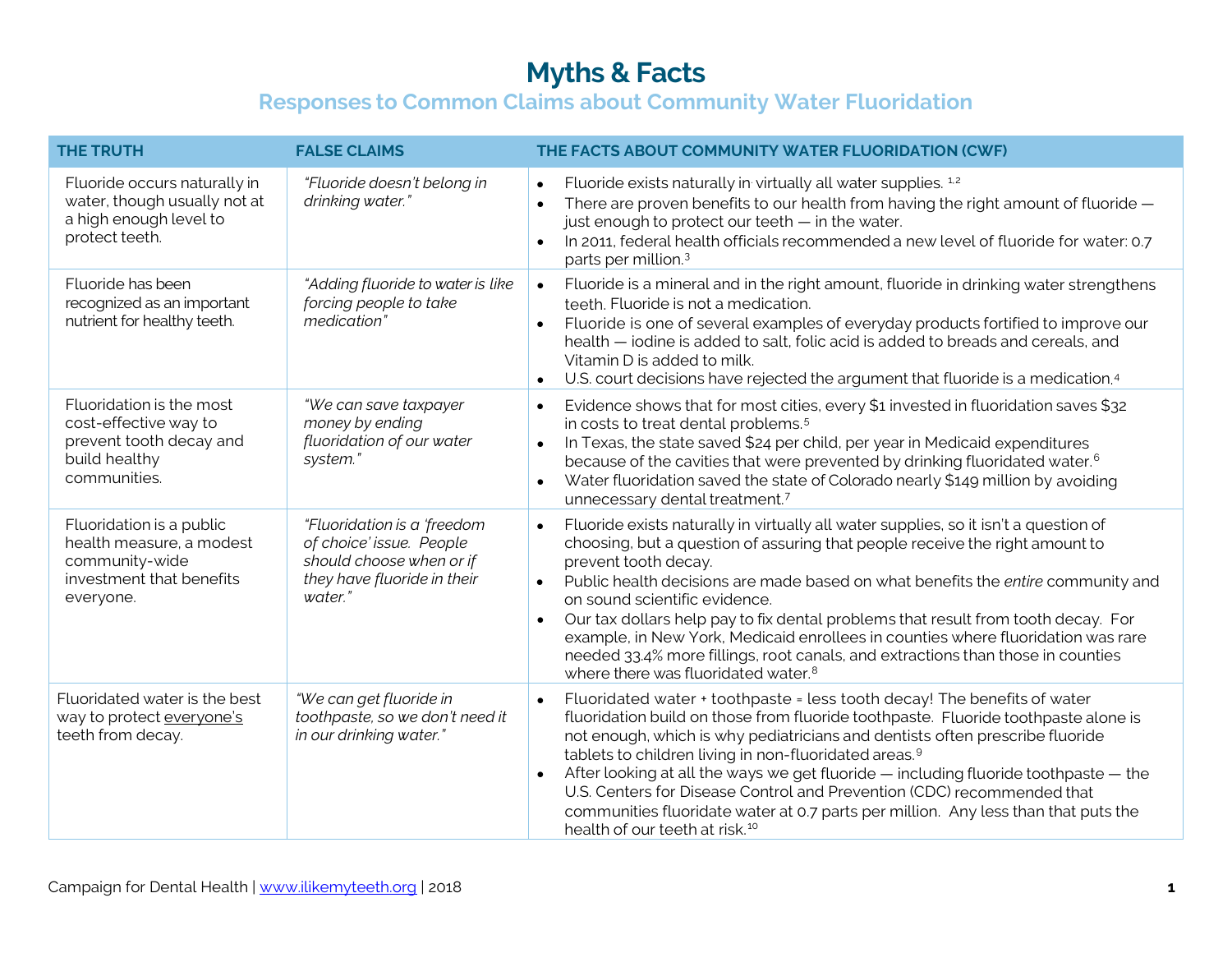| <b>THE TRUTH</b>                                                                                                                                                                                                                       | <b>FALSE CLAIMS</b>                                                                                                                                         | THE FACTS ABOUT COMMUNITY WATER FLUORIDATION (CWF)                                                                                                                                                                                                                                                                                                                                                                                                                                                                                                                                                                                                                                                                                   |
|----------------------------------------------------------------------------------------------------------------------------------------------------------------------------------------------------------------------------------------|-------------------------------------------------------------------------------------------------------------------------------------------------------------|--------------------------------------------------------------------------------------------------------------------------------------------------------------------------------------------------------------------------------------------------------------------------------------------------------------------------------------------------------------------------------------------------------------------------------------------------------------------------------------------------------------------------------------------------------------------------------------------------------------------------------------------------------------------------------------------------------------------------------------|
| Very high fluoride<br>concentrations can lead to a<br>condition called fluorosis.<br>Nearly all fluorosis in the U.S.<br>is mild. This condition does<br>not cause pain and does not<br>affect the health or function of<br>the teeth. | <i>"Fluoridation causes</i><br>fluorosis, and more U.S.<br>children now have dental<br>fluorosis."                                                          | Nearly all cases of fluorosis - faint, white specks on teeth - are mild. <sup>11</sup> Mild<br>$\bullet$<br>fluorosis does not cause pain, and it does not affect the health or function of the<br>teeth.<br>In 2015, the CDC proposed a new level for fluoridation $-$ 0.7 parts per million $-$ that<br>$\bullet$<br>is expected to reduce the likelihood of fluorosis while continuing to protect teeth<br>from decay. <sup>12</sup>                                                                                                                                                                                                                                                                                              |
| Getting enough fluoride in<br>childhood is critical to<br>strengthening our teeth over<br>an entire lifetime.                                                                                                                          | "Fluoride is especially unsafe for<br>small children."                                                                                                      | Babies and children need fluoride to strengthen their growing teeth. <sup>13</sup> The use of<br>$\bullet$<br>fluoride to prevent and control cavities is documented to be both safe and<br>effective. <sup>14</sup><br>Children who drink fluoridated water as their teeth grow will have stronger teeth<br>$\bullet$<br>that resist decay better over their lifetime. A 2010 study confirmed that the<br>fluoridated water consumed as a young child makes the loss of teeth due to<br>decay less likely 40 or 50 years later. <sup>15</sup>                                                                                                                                                                                       |
| Children who swallow<br>toothpaste are at increased<br>risk of mild fluorosis.                                                                                                                                                         | "There's a warning label on<br>fluoride toothpaste that tells<br>you to 'keep out of reach of<br>children', so fluoride in water<br>must also be a danger." | The warning label on toothpaste reflects the fact that it contains a higher<br>concentration (roughly 1,000 times as much fluoride) per milligram than fluoridated<br>water.<br>Fluoride toothpaste is recommended for babies and toddlers by the American<br>$\bullet$<br>Academy of Pediatrics, the American Association of Pediatric Dentistry, and the<br><b>American Dental Association.</b><br>The only risk to children of too much fluoride is dental fluorosis, which does not<br>$\bullet$<br>harm the teeth or a child's health. That is why it is important to follow the quidelines<br>on the proper amount of toothpaste to use, to supervise children when brushing, and<br>to teach them to spit but not to swallow. |
| Fluoridated water is safe for<br>babies and young children.                                                                                                                                                                            | "Fluoridated water isn't safe to<br>use for babies."                                                                                                        | The ADA states that doctors "can suggest the continued use of powdered or liquid<br>$\bullet$<br>concentrate infant formulas reconstituted with optimally fluoridated drinking<br>water." <sup>16</sup> Parents should discuss any questions they may have with their health<br>care providers.<br>A 2010 study examined the issue of fluorosis and infant formula, and reached the<br>$\bullet$<br>conclusion that "no general recommendations to avoid use of fluoridated water in<br>reconstituting infant formula are warranted." The researchers examined the<br>condition's impact on children and concluded that "the effect of mild fluorosis was<br>not adverse and could even be favorable." <sup>17</sup>                 |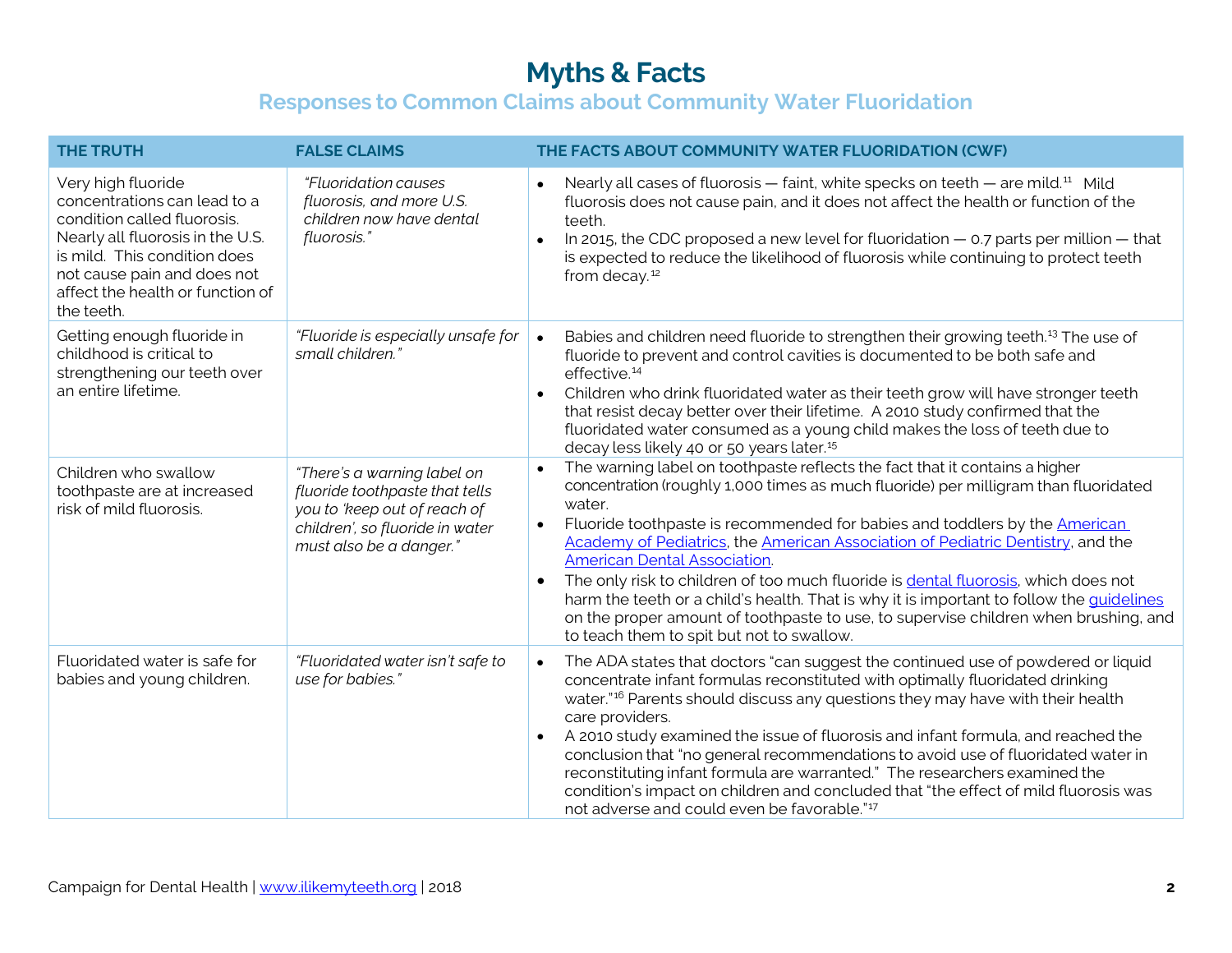| <b>THE TRUTH</b>                                                                                                                                    | <b>FALSE CLAIMS</b>                                                | THE FACTS ABOUT COMMUNITY WATER FLUORIDATION (CWF)                                                                                                                                                                                                                                                                                                                                                                                                                                                                                                                                                                                                                |
|-----------------------------------------------------------------------------------------------------------------------------------------------------|--------------------------------------------------------------------|-------------------------------------------------------------------------------------------------------------------------------------------------------------------------------------------------------------------------------------------------------------------------------------------------------------------------------------------------------------------------------------------------------------------------------------------------------------------------------------------------------------------------------------------------------------------------------------------------------------------------------------------------------------------|
| Although Americans' teeth<br>are healthier than they used<br>to be, many people still<br>suffer from decay and the<br>impact it has on their lives. | "Tooth decay is no longer a<br>problem in the United States."      | Tooth decay is the most common health problem in U.S. children, five times more<br>$\bullet$<br>common than asthma. Tooth decay affects a child's ability to sleep, speak, learn<br>and grow.<br>Poor dental health damages job prospects. A 2008 study showed that people who<br>$\bullet$<br>were missing front teeth were seen as less intelligent and less desirable by<br>employers. <sup>18</sup><br>In a 2008 study of the armed forces, 52% of new recruits were categorized as Class<br>$\bullet$<br>3 in "dental readiness" - meaning they had oral health problems that needed<br>urgent attention and would delay overseas deployment. <sup>19</sup>  |
| Leading health and medical<br>organizations agree:<br>fluoridated water is both safe<br>and effective.                                              | "Fluoridation causes cancer and<br>other serious health problems." | Leading health and medical authorities support water fluoridation as safe. The<br>CDC reports that panels of experts from different health and scientific fields have<br>provided strong evidence that water fluoridation is safe and effective. <sup>20</sup><br>More than 3,200 studies or reports had been published on the subject of<br>$\bullet$<br>fluoridation. <sup>21</sup><br>A 2011 Harvard study found no link between fluoride and bone cancer.<br>$\bullet$                                                                                                                                                                                        |
| Dozens of studies and 70<br>years of experience have<br>consistently shown that<br>fluoridation reduces tooth<br>decay.                             | "Fluoridation doesn't<br>reduce tooth decay."                      | The CDC recognizes fluoridation's effectiveness in preventing tooth decay and<br>$\bullet$<br>cited fluoridated drinking water as one of the "10 great public health achievements<br>of the 20th century." <sup>22</sup><br>An analysis of two similarly sized, adjacent communities in Arkansas showed that<br>residents without access to fluoridated water had twice as many cavities as those<br>with access to fluoridated water. <sup>23</sup><br>Adults benefit from fluoride, too. A 2007 review of studies found that fluoride<br>prevents caries (tooth decay) among adults of all ages and that fluoridated water<br>prevents decay by as much as 27%. |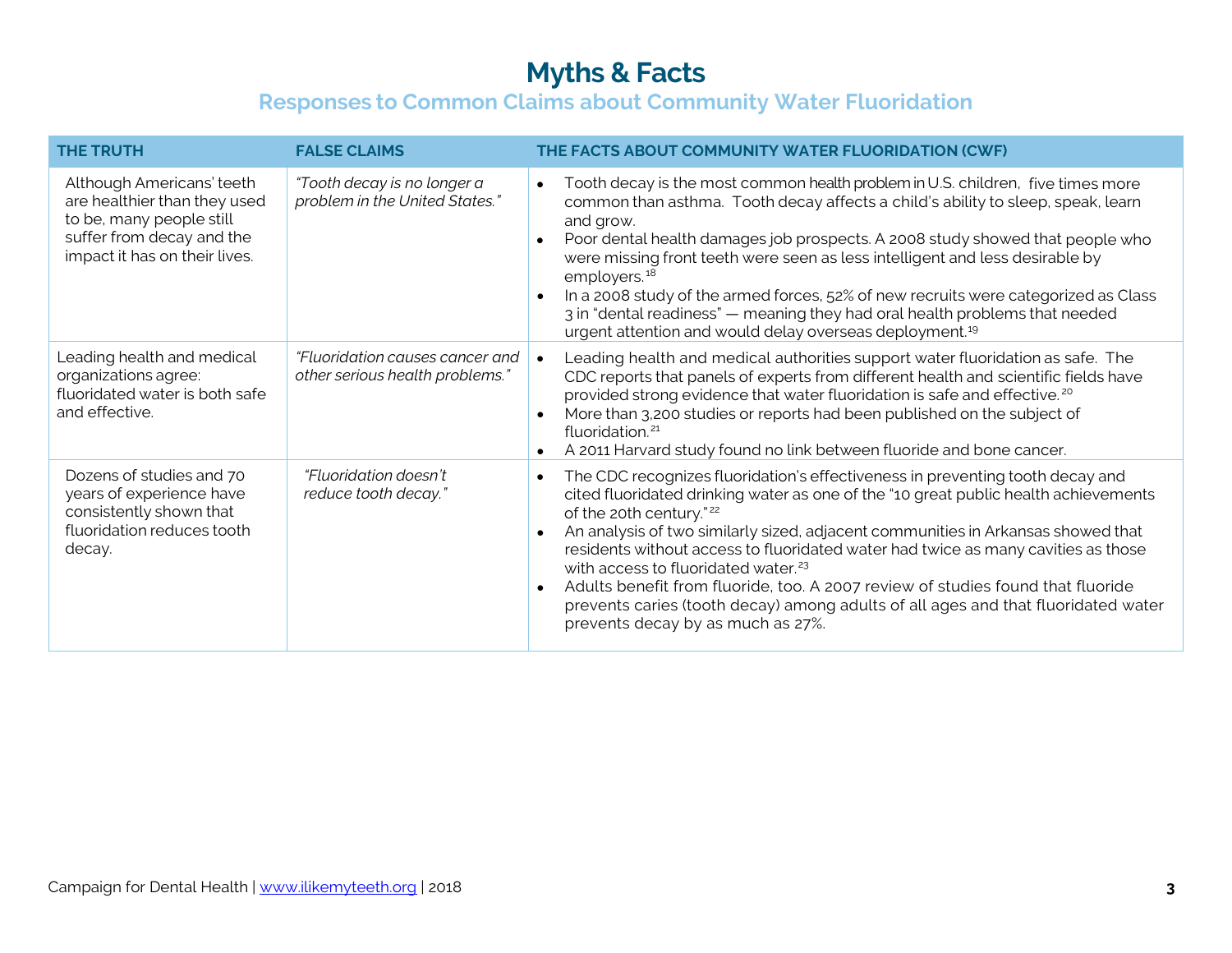| <b>THE TRUTH</b>                                                                                          | <b>FALSE CLAIMS</b>                                                                                 | THE FACTS ABOUT COMMUNITY WATER FLUORIDATION (CWF)                                                                                                                                                                                                                                                                                                                                                                                                                                                                                                                                                                                                                                                                                                                                                                                                                                                                                                                                                    |
|-----------------------------------------------------------------------------------------------------------|-----------------------------------------------------------------------------------------------------|-------------------------------------------------------------------------------------------------------------------------------------------------------------------------------------------------------------------------------------------------------------------------------------------------------------------------------------------------------------------------------------------------------------------------------------------------------------------------------------------------------------------------------------------------------------------------------------------------------------------------------------------------------------------------------------------------------------------------------------------------------------------------------------------------------------------------------------------------------------------------------------------------------------------------------------------------------------------------------------------------------|
| Millions of people living in<br>Europe are receiving the<br>benefits of fluoride.                         | "European countries have<br>rejected fluoridation."                                                 | Fluoridated water reaches 12 million Europeans, mostly residents of Great Britain,<br>Ireland and Spain. Fluoridated milk programs reach millions more people, mostly in<br>Eastern Europe. <sup>24</sup><br>Salt fluoridation is the most widely used approach in Europe. In fact, at least 70<br>$\bullet$<br>million Europeans consume fluoridated salt, and this method of fluoridation reaches<br>most of the population in Germany and Switzerland. These two countries have<br>among the lowest rates of tooth decay in all of Europe. <sup>25</sup><br>Technical challenges are a major reason why fluoridated water is not widespread in<br>Europe. In France and Switzerland, for example, water fluoridation is logistically<br>difficult because of the terrain and because there are tens of thousands of separate<br>sources for drinking water. This is why Western Europe relies more on salt<br>fluoridation, fluoride rinse programs and other means to get fluoride to the public. |
| Community water fluoridation<br>is the most cost-effective way<br>to protect oral health.                 | "There are better ways of<br>delivering fluoride than adding it<br>to water."                       | A 2003 study of fluoridation in Colorado concluded that "even in the current<br>situation of widespread use of fluoride toothpaste," water fluoridation "remains<br>effective and cost saving" at preventing cavities. <sup>26</sup><br>Studies conducted in communities that fluoridated water in the years after<br>fluoride toothpastes were widely used have shown a lower rate of tooth decay<br>than communities without fluoridated water. <sup>27</sup><br>Water fluoridation is inexpensive to maintain and saves money down the road.<br>The typical cost of fluoridating a local water system is between 40 cents and<br>\$2.70 per person, per year. <sup>28</sup>                                                                                                                                                                                                                                                                                                                        |
| Water fluoridation has been<br>thoroughly studied, and the<br>evidence shows it is safe and<br>effective. | "The National Research<br>Council's 2006 report said that<br>fluoride can have harmful<br>effects." | The National Research Council (NRC) raised the possibility of health concerns about<br>$\bullet$<br>areas of the U.S. where the natural fluoride levels in well water or aquifers are<br>unusually high. These natural fluoride levels are two to four times higher than the<br>level used to fluoridate public water systems. <sup>29</sup><br>The NRC itself explained that its report was not an evaluation of the safety of water<br>$\bullet$<br>fluoridation. <sup>30</sup><br>The CDC reviewed the NRC report and stated, "The report addresses the safety of high<br>$\bullet$<br>levels of fluoride in water that occur naturally and does not question the use of lower<br>levels of fluoride to prevent tooth decay."31                                                                                                                                                                                                                                                                    |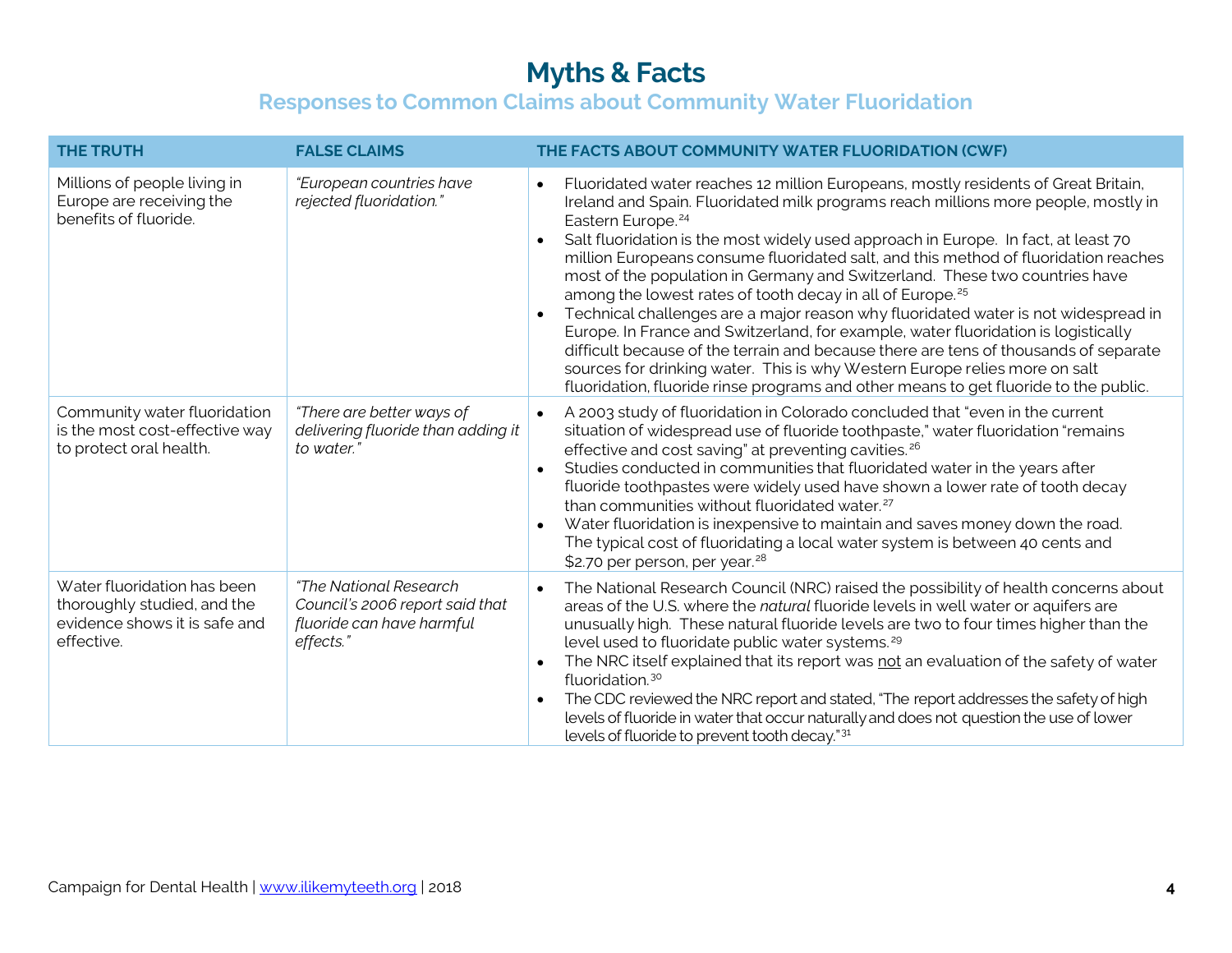| <b>THE TRUTH</b>                                                                                                                                                       | <b>FALSE CLAIMS</b>                                                          | THE FACTS ABOUT COMMUNITY WATER FLUORIDATION (CWF)                                                                                                                                                                                                                                                                                                                                                                                                                                                                |
|------------------------------------------------------------------------------------------------------------------------------------------------------------------------|------------------------------------------------------------------------------|-------------------------------------------------------------------------------------------------------------------------------------------------------------------------------------------------------------------------------------------------------------------------------------------------------------------------------------------------------------------------------------------------------------------------------------------------------------------------------------------------------------------|
| Some studies are better than<br>others. Many studies were<br>poorly designed, gathered<br>unreliable data, and were not<br>peer-reviewed by<br>independent scientists. | "Studies show that fluoride is<br>linked to lower IQ scores in<br>children." | The foreign studies that anti-fluoride activists cite involved fluoride levels that<br>were at least double or triple the level used to fluoridate drinking water in the<br>U.S.<br>British researchers who evaluated these studies from China and other countries<br>found "basic errors." <sup>32</sup> These researchers pointed out that the lower IQs could be<br>traced to other factors, such as arsenic exposure, the burning of high-fluoride<br>coal inside homes and the eating of contaminated grain. |
| Much of the fluoride used to<br>fluoridate public water<br>systems is extracted from<br>phosphate rock.                                                                | "Fluoride is a by-product from<br>the phosphate fertilizer<br>industry."     | Much of the fluoride used to fluoridate water is extracted from phosphate rock,<br>and so is phosphoric acid—an ingredient in Coke and Pepsi. After fluoride is<br>extracted from phosphate rock, much of that rock is later used to create fertilizers<br>that will enrich soil. Opponents use this message a lot, maybe because they want<br>to create the false impression that fluoride comes from fertilizer. <sup>33</sup>                                                                                  |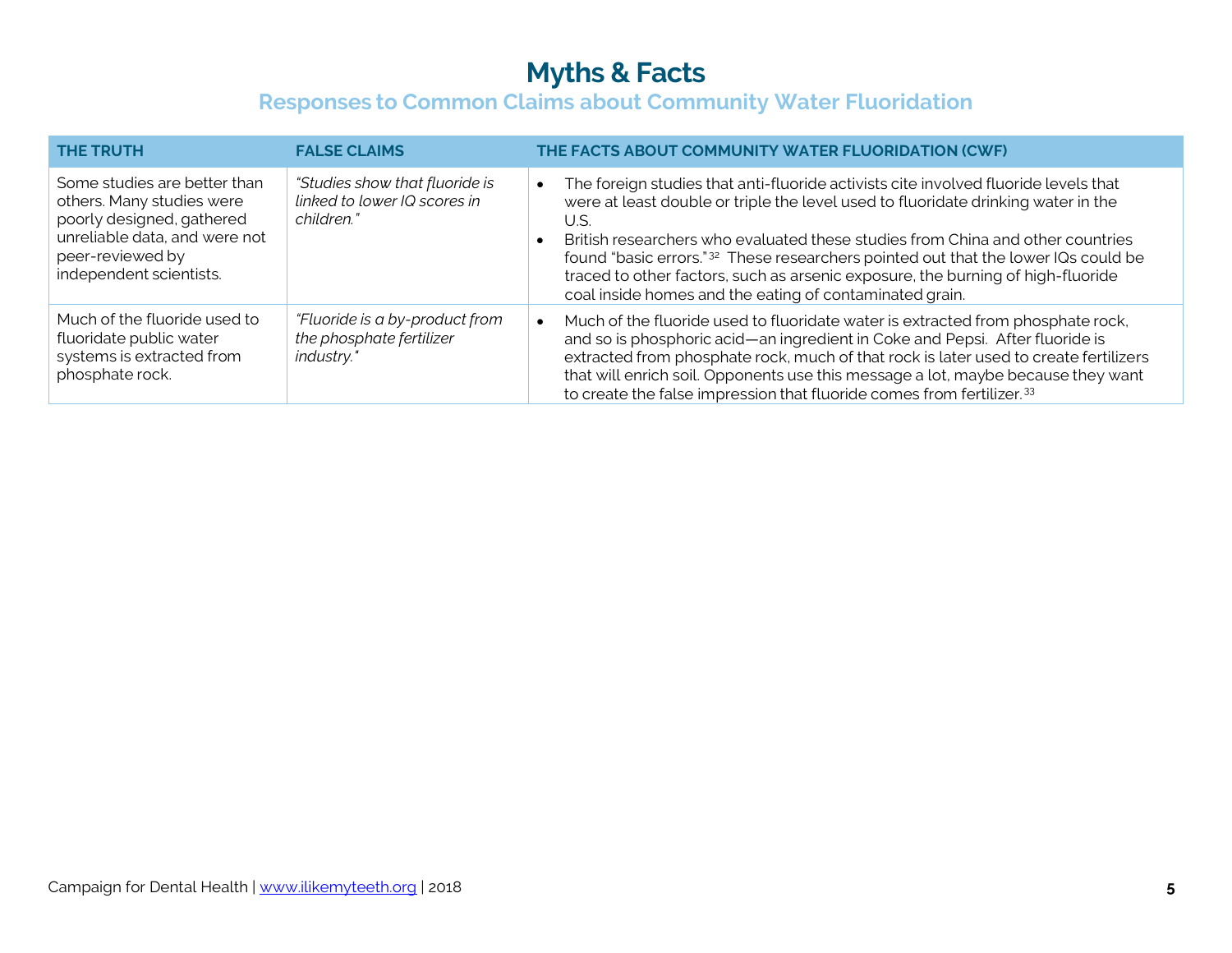### <span id="page-5-20"></span><span id="page-5-19"></span><span id="page-5-18"></span><span id="page-5-17"></span><span id="page-5-16"></span><span id="page-5-15"></span><span id="page-5-14"></span><span id="page-5-13"></span><span id="page-5-12"></span><span id="page-5-11"></span><span id="page-5-10"></span><span id="page-5-9"></span><span id="page-5-8"></span><span id="page-5-7"></span><span id="page-5-6"></span><span id="page-5-5"></span><span id="page-5-4"></span><span id="page-5-3"></span><span id="page-5-2"></span><span id="page-5-1"></span><span id="page-5-0"></span>**Responses to Common Claims about Community Water Fluoridation**

#### **Sources**

<sup>2</sup> U.S. Centers for Disease Control and Prevention. Water fluoridation: nature's way to prevent tooth decay. [http://www.cdc.gov/fluoridation/pdf/natures\\_way.pdf.](http://www.cdc.gov/fluoridation/pdf/natures_way.pdf) Accessed July 19, 2018.

<sup>3</sup> U.S. Department of Health and Human Services. HHS and EPA announce new scientific assessments and actions on fluoride. [http://wayback.archive-](http://wayback.archive-it.org/3926/20140108162323/http:/www.hhs.gov/news/press/2011pres/01/20110107a.html)

[it.org/3926/20140108162323/http://www.hhs.gov/news/press/2011pres/01/20110107a.html.](http://wayback.archive-it.org/3926/20140108162323/http:/www.hhs.gov/news/press/2011pres/01/20110107a.html) Published January 7, 2011. Accessed July 19, 2018.

4 Burt BA, Eklund SA. Dentistry, Dental Practice, and the Community.6th ed. St. Louis, MO: Elsevier/Saunders; 2005.<br>5 U.S. Centers for Disease Control and Prevention. Cost savings of community water fluoridation. https://w Accessed July 19, 2018.

<sup>6</sup> Water Fluoridation Costs in Texas: Texas Health Steps (EPSDT-Medicaid). Texas Department of State Health Services website.

[http://www.dshs.state.tx.us/layouts/contentpage.aspx?pageid=29473&id=8589983073,](http://www.dshs.state.tx.us/layouts/contentpage.aspx?pageid=29473&id=8589983073) Updated December 9, 2013. Accessed July 19, 2018.

<sup>7</sup> Brunson D, O'Connell JM, Anselmo T, Sullivan PW. Costs and savings associated with community water fluoridation programs in Colorado. Prev Chronic Dis. 2005;2(spec issue):A06. [http://www.ncbi.nlm.nih.gov/pmc/articles/PMC1459459/.](http://www.ncbi.nlm.nih.gov/pmc/articles/PMC1459459/) Accessed July 19, 2018.

<sup>8</sup> Kumar JV, Adekugbe O, Melnik TA. Geographic variation in Medicaid claims for dental procedures in New York State: role of fluoridation under contemporary conditions [published correction appears in Public Health Rep. 2010;125(6):788]. Public Health Rep. 2010;125(5)647-654. [https://www.ncbi.nlm.nih.gov/pmc/articles/PMC2925000/,](https://www.ncbi.nlm.nih.gov/pmc/articles/PMC2925000/)  Accessed July 19, 2018.

<sup>9</sup> Is toothpaste enough? Campaign for Dental Health website[. http://www.ilikemyteeth.org/fluoridation/fluoride-toothpaste/.](http://www.ilikemyteeth.org/fluoridation/fluoride-toothpaste/) Accessed July 19, 2018.

10 U.S. Department of Health and Human Services. HHS issues final recommendation for community water fluoridation. [http://www.hhs.gov/about/news/2015/04/27/hhs](http://www.hhs.gov/about/news/2015/04/27/hhs-issues-final-recommendation-for-community-water-fluoridation.html)[issues-final-recommendation-for-community-water-fluoridation.html.](http://www.hhs.gov/about/news/2015/04/27/hhs-issues-final-recommendation-for-community-water-fluoridation.html) Published April 27, 2015. Accessed July 19, 2018.

<sup>11</sup> U.S. Centers for Disease Control and Prevention. Community water fluoridation FAQs. [http://www.cdc.gov/fluoridation/faqs/#fluoride4.](http://www.cdc.gov/fluoridation/faqs/#fluoride4) Updated June 17, 2016. Accessed July 19, 2018.

<sup>12</sup> HHS issues final recommendation for community water fluoridation. U.S. Department of Health and Human Services. April 27, 2015.

[http://www.hhs.gov/about/news/2015/04/27/hhs-issues-final-recommendation-for-community-water-fluoridation.html.](http://www.hhs.gov/about/news/2015/04/27/hhs-issues-final-recommendation-for-community-water-fluoridation.html) Accessed July 19, 2018.

13 Fluoride and Children. healthychildren.org[. https://www.healthychildren.org/English/healthy-living/oral-health/Pages/FAQ-Fluoride-and-Children.aspx.](https://www.healthychildren.org/English/healthy-living/oral-health/Pages/FAQ-Fluoride-and-Children.aspx) Updated November 21, 2015. Accessed September 26, 2016.

<sup>14</sup> American Academy of Pediatrics Section on Pediatric Dentistry and Oral Health. Preventive oral health intervention for pediatricians. *Pediatrics*. 2008;122(6):1387-1394. [http://pediatrics.aappublications.org/content/122/6/1387.full.pdf+html.](http://pediatrics.aappublications.org/content/122/6/1387.full.pdf+html) Accessed July 19, 2018.

<sup>15</sup> Neidell M, Herzog K, Glied S. The association between community water fluoridation and adult tooth loss. Am J Public Health. 2010;100(10):1980-1985. [http://www.ncbi.nlm.nih.gov/pmc/articles/PMC2936985/.](http://www.ncbi.nlm.nih.gov/pmc/articles/PMC2936985/) Accessed July 19, 2018.<br><sup>16</sup> Berg J, Gerweck C, Hujoel PP, et al. Evidence-based clinical recommendations regarding fluoride intake from reconstituted infant formula an

the American Dental Association Council on Scientific Affairs. J Am Dent Assoc. 2011:142(1):79-87. [http://www.sciencedirect.com/science/article/pii/S0002817714618778.](http://www.sciencedirect.com/science/article/pii/S0002817714618778)  Accessed July 19, 2018.

<sup>17</sup> Levy SM, Broffitt B, Marshall TA, Eichenberger-Gilmore JM, Warren JJ. Associations between fluorosis of permanent incisors and fluoride intake from infant formula, other dietary sources and dentifrice during early childhood. J Am Dent Assoc. 2010;141(10):1190-1201.

<sup>18</sup> Willis MS, Esqueda CW, Schacht RN. Social perceptions of individuals missing upper front teeth. Percept Mot Skills. 2008;106(2):423-35.

<sup>19</sup> Leiendecker TM, Martin G, Moss DL. 2008 Department of Defense (DoD) recruit oral health survey. Mil Med. 2011;176(8 suppl):1-44.

<sup>20</sup> U.S. Centers for Disease Control and Prevention. Fluoridation safety. [https://www.cdc.gov/fluoridation/guidelines/systematic.htm.](https://www.cdc.gov/fluoridation/guidelines/systematic.htm) Updated May 12, 2015. Accessed July 19, 2018.

<sup>21</sup> Cheng KK, Chalmers I, Sheldon TA. Adding fluoride to water supplies. BMJ. 2007;335(7622):699-702[. https://www.ncbi.nlm.nih.gov/pmc/articles/PMC2001050/.](https://www.ncbi.nlm.nih.gov/pmc/articles/PMC2001050/) Accessed July 19, 2018.

<sup>&</sup>lt;sup>1</sup> U.S. Centers for Disease Control and Prevention. Water fluoridation basics. [http://www.cdc.gov/fluoridation/basics/index.htm.](http://www.cdc.gov/fluoridation/basics/index.htm) Updated June 17, 2016. Accessed July 19, 2018. <u>.</u>